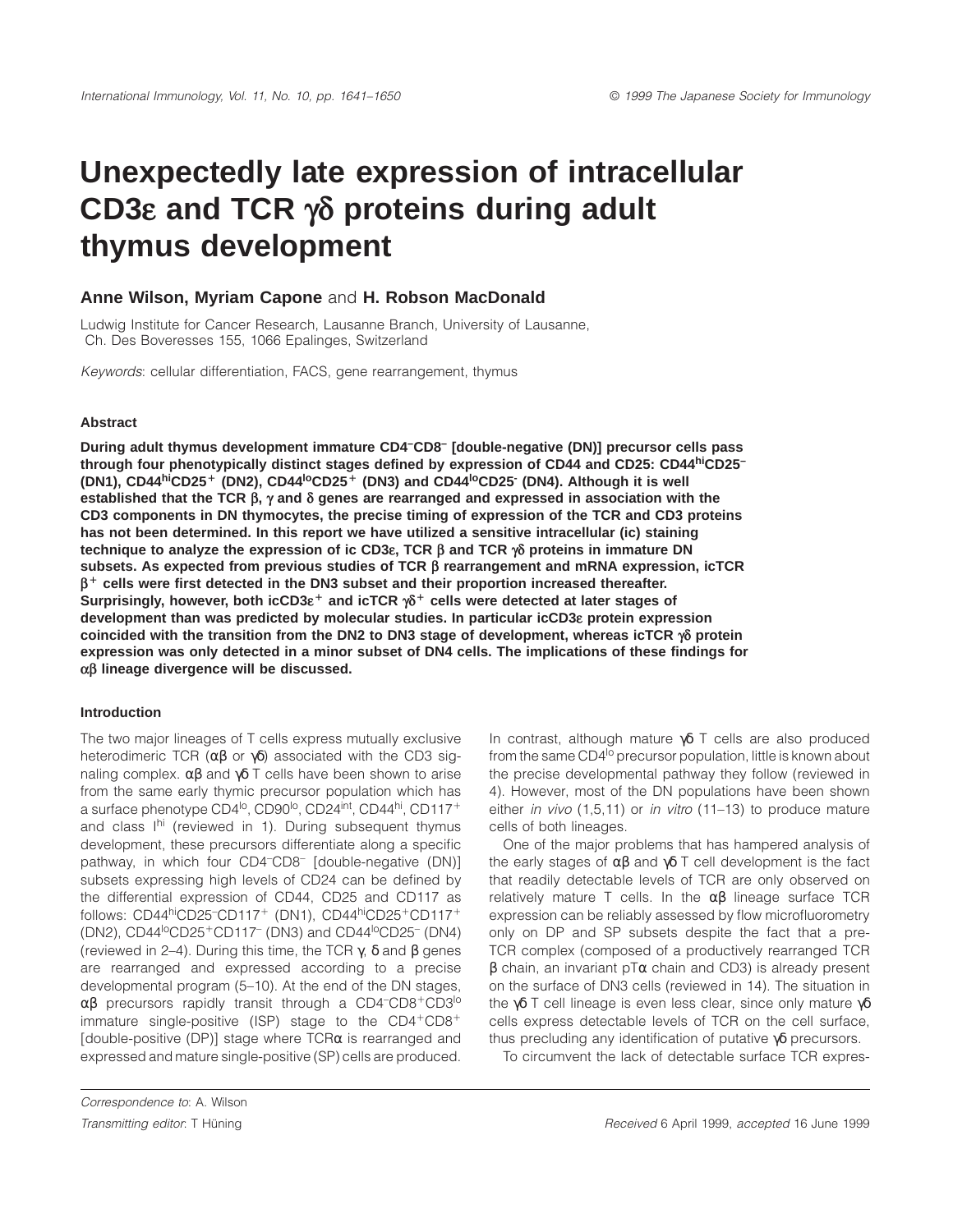## 1642 Unexpectedly late expression of intracellular CD3 $ε$  and TCR  $γδ$

sion on immature thymic precursor cells, many groups have utilized molecular methods to follow rearrangement and/or expression of TCR  $β$ ,  $γ$  and  $δ$  genes (reviewed in 15,16) as well as CD3 genes (17) in defined subsets. Although these techniques have provided much useful information, they have two major drawbacks in that (i) they are generally not applicable to single cells and (ii) they do not measure the levels of the corresponding protein.

In this report we have attempted to overcome these technical problems by undertaking a detailed four-color flow cytofluorometric analysis of the expression of intracellular (ic) CD3ε, TCR β and TCR γδ proteins at defined stages of adult thymus development. Although similar techniques have been utilized previously in the context of fetal thymus development (18–20), the conclusions have been somewhat limited due to the general use of only two- (or occasionally three-) color analysis and to the fact that immature subsets are phenotypically less well defined in the fetal (as opposed to adult) thymus. Our data confirm and extend previous molecular analyses of the timing (and consequences) of icTCR  $\beta$  expression during adult thymus development. Moreover, they provide novel information concerning the timing of both icCD3ε and icTCR γδ protein expression.

# **Methods**

#### Mice and cell suspensions

Six-week-old C57BL/6 female mice were obtained from Harlan Olac (Bicester, UK). TCR  $\beta^{-/-}$  and TCR  $\delta^{-/-}$  mice were obtained from Jackson Laboratories (Bar Harbor, ME) and maintained in our animal facility. DN and DN CD25– thymocytes were prepared as described previously (7,21). Briefly, thymocyte cell suspensions were incubated at 4°C in DMEM/1% FCS containing the appropriate concentrations of IgM isotype antibodies against CD4 (RL172.4), CD8 (31M) and CD25 (7D4) for 20 m. Rabbit complement (Saxon Europe, Suffolk, UK) and DNase I (Boehringer Mannheim, Mannheim, Germany), were added, and the incubation continued at 37°C for 45 min. After washing, viable cells were recovered after density-gradient centrifugation through Lympholyte M (Cedarlane, Hornby, Ontario, Canada). During subsequent FACS analysis and/or sorting, contaminating  $CD4^+$ ,  $CD8^+$ , CD25<sup>+</sup> (where required) and any CD3<sup>+</sup> ( $\alpha\beta$ <sup>+</sup> or  $\gamma\delta$ <sup>+</sup>) cells were positively eliminated where appropriate by staining with a cocktail of FITC-conjugated mAb to these surface markers and 'live' gating out all  $FITC<sup>+</sup>$  cells.

## Flow cytometry and cell sorting

Thymocyte subsets were analyzed for simultaneous detection of both surface and intracellular proteins as described previously (22), using FACScan (three color) or FACSCalibur (four color) flow cytometers and sorted with a FACStar Plus (Becton Dickinson, San Jose, CA). Briefly, surface staining was performed as usual for one, two or three colours followed by fixation in 2% paraformaldehyde. After permeabilization with 0.5% Saponin, intracellular proteins were detected with mAb directly conjugated to phycoerythrin (PE) and/or CyChrome. Specifically, surface staining was performed using a pool of FITC direct conjugates as described above, together with either direct TriColor or CyChrome conjugates, such as TCR γδ–TriColor, CD4–TriColor and CD8α–TriColor (Caltag, Burlingame, CA), CD44–CyChrome (PharMingen, San Diego, CA), or biotinylated-CD25 revealed with TriColor–streptavidin, purchased from Caltag in FL3. For four-color staining, Cy5– CD25, Cy5–CD24 and CD117–allophycocyanin (PharMingen) were used in FL4. All FITC, biotin and Cy5 conjugates were purified and conjugated from hybridomas grown in this laboratory, and have been described elsewhere (7). PE- and/ or CyChrome-conjugates of mAb to TCR β (H57-597), TCR γδ (GL3), CD3ε (17A2 and 145-2C11), and control rat and hamster Ig (PharMingen) were used for intracellular staining. PE conjugates of mAb to TCR V<sub>v</sub>1.1 [clone 11.2 (23)], TCR  $V_{\gamma}$ 2 (UC3-10A6) and TCR  $V_{\delta}$ 4 (GL2) were prepared in this laboratory using the Phycolink PE-conjugation kit (Prozyme, San Leandro, CA). Surface TCR β, TCR γδ, TCR V<sub>v</sub>1.1, TCR V<sub>v</sub>2, TCR V<sub>δ</sub>4 and CD3ε were pre-blocked with unlabeled purified mAb from the same clones as used for intracellular staining. Analysis was performed using Lysys II or CellQuest software.

## Cell culture

Purified and FACS-sorted CD44<sup>lo</sup>CD25<sup>-</sup>CD3<sup>-</sup> DN thymocytes were cultured in DMEM supplemented with HEPES buffer, Glutamine,  $β_2$ -mercaptoethanol and 5% FCS for 4 h at 37°C. After harvesting and counting the cells were stained and analyzed by four-color FACS either for surface expression of CD4, CD8, TCR β and TCR γδ or for intracellular expression of TCR  $\beta$  and TCR  $\gamma\delta$  after gating out any mature cells (CD4, CD8, CD3ε, TCR β or TCR γδ) by surface staining with the FITC cocktail described above.

#### Cell cycle analysis

The DNA content of thymus subsets was determined by first sorting the selected populations defined by both surface and intracellular protein expression as described above. Propidium iodide (PI) staining of DNA was performed using standard procedures as described previously (22,24). Briefly, sorted cells were treated with 3N HCl to remove surface markers, washed in PBS and neutralized with 0.1 M  $Na<sub>2</sub>B<sub>4</sub>O<sub>7</sub>$ . RNA was removed by incubation in RNase A at 37°C before the addition of PI. Analysis was performed on the FACScan flow cytometer using the doublet discrimination module.

#### **Results**

# Intracellular CD3 $\varepsilon$  protein is first detected in CD25<sup>+</sup>CD44<sup>lo</sup> CD117<sup>lo</sup> thymocytes

In order to establish the timing of CD3ε protein expression during adult thymus development, DN thymocytes were purified by depletion and surface stained in three colors with a cocktail consisting of mAb to CD4, CD8 and CD3 (to remove residual contaminating mature T cells) together with CD25 and either CD44, CD24 or CD117. The fourth color was used for icCD3ε. Surprisingly the  $CD25<sup>+</sup>$  DN population contained a well-defined subset of icCD3ε– cells (Fig. 1A). The proportion of icCD3 $ε<sup>-</sup>$  cells in the CD25<sup>+</sup> DN subset was highly reproducible (6  $\pm$  1 %, N = 20) and did not depend upon the mAb used to detect CD3ε, since all four mAb used (145-2C11,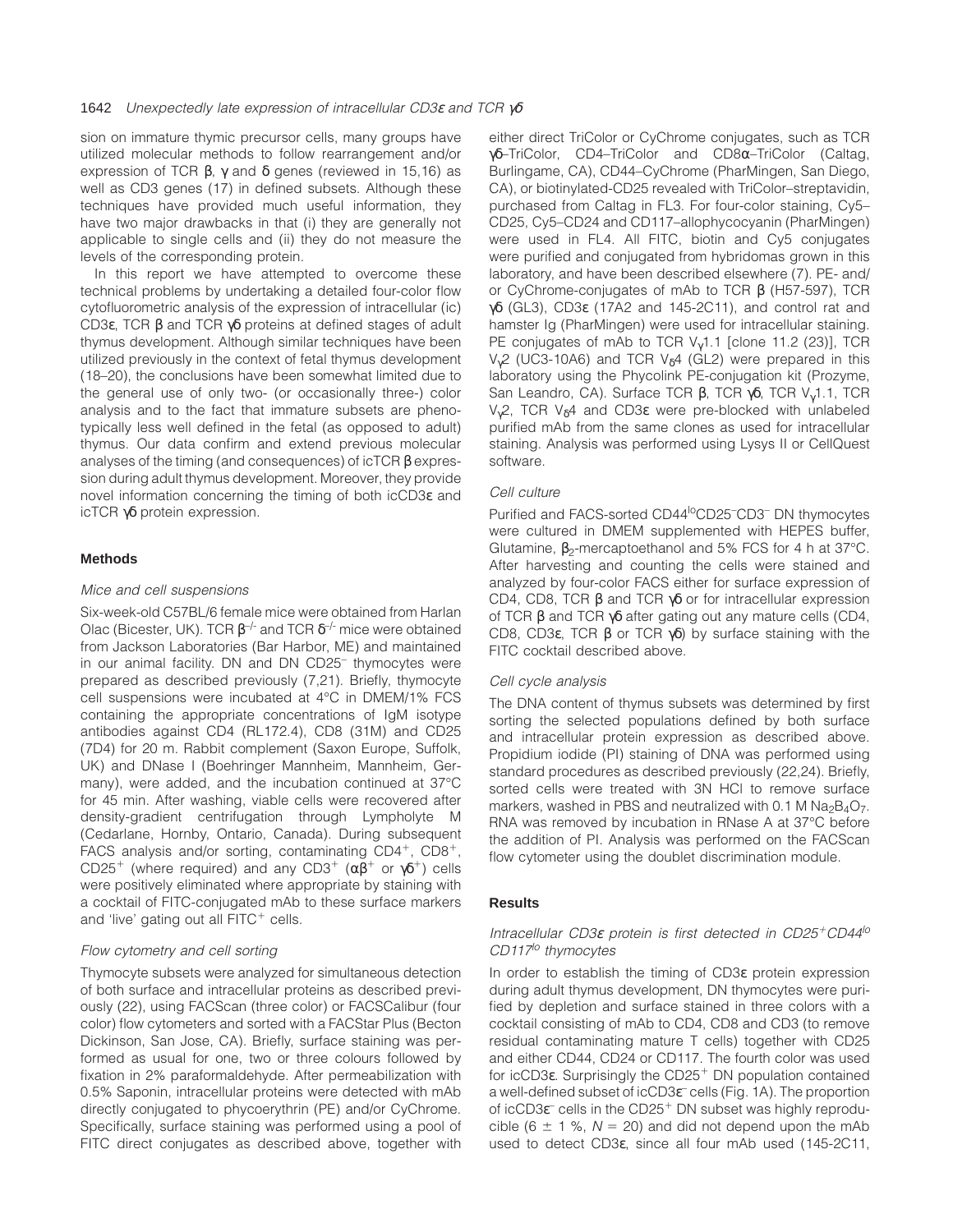Unexpectedly late expression of intracellular CD3 $\varepsilon$  and TCR  $\gamma\delta$  1643



**Fig. 1.** Intracellular CD3ε expression marks the DN2 to DN3 transition in adult thymocytes. (A) Expression of icCD3ε and surface CD44 on total CD25<sup>+</sup> DN thymocytes. (B) Surface expression of CD117, CD44, CD24 and CD25 gated on  $CD25^+$ icCD3 $\varepsilon^-$  (solid line) and  $CD25^+$ icCD3 $\varepsilon^+$  (fine line) DN thymocytes.

17A2, 13D5 and 500-A2) yielded similar results (data not shown). By four-color analysis the icCD3 $\varepsilon$ <sup>-</sup> subset of CD25<sup>+</sup> DN cells homogeneously expressed much higher levels of CD44, CD25 and CD117 (c-kit R) as compared to the icCD3ε–  $CD25<sup>+</sup>$  population (Fig. 1B). However, expression levels of CD24 (HSA) were similar in both subsets. These data indicate that CD3ε protein is expressed later in adult thymus development than was originally believed based on mRNA expression studies (17). Indeed the homogeneous phenotype of icCD3ε–  $CD25<sup>+</sup>$  DN cells  $(CD44<sup>+</sup>CD117<sup>+</sup>)$  corresponds to the accepted definition of the DN2 subset (6), thus indicating that expression of CD3ε marks the DN2 to DN3 transition. Analysis of icCD3ε expression during subsequent stages of adult thymus development indicated that essentially 100% of cells were icCD3 $\varepsilon^+$  as expected (Fig. 2), with the exception of a small subset of DN4 cells that probably do not belong to the T cell lineage (see below).



**Fig. 2.** Intracellular TCR β, TCR γδ and CD3ε expression in immature and mature thymus subsets. Purified DN cells were surface stained with a pool of mAb to remove CD44<sup>+</sup> early precursors and any  $CD3<sup>+</sup>$ TCR  $\beta^+$  or TCR  $\gamma\delta^+$  contaminants, together with CD25 to distinguish between DN3 and DN4 subsets. ISP, DP and mature CD4+CD8-SP thymocyte subsets were directly gated from total thymus. Intracellular staining for TCR β, CD3ε and TCR γδ is shown on each gated subset. Surface TCR β, TCR γδ or CD3ε were pre-blocked with an excess of the appropriate unlabeled, purified mAb. Overlays are the same cell populations stained with control Ig. Numbers represent the percentage positive cells ( $\pm$  SD where shown).

# Intracellular TCR  $\beta$  protein is first detected in the DN3 subset

Semi-quantitative PCR and Southern blotting techniques have shown that TCR β rearrangement is initiated during the transition from the DN2 to DN3 stages of intrathymic development (6,10). However, the point at which productive TCR  $β$ protein can be first detected has been difficult to determine by conventional FACS analysis due to the extremely low amount expressed at the surface of immature thymocytes. In order to define the earliest DN subset in which icTCR  $\beta$  protein is expressed we have used four-color FACS analysis as described above. The results shown in Fig. 3 demonstrate clearly that icTCR  $β$  protein is first detected in a subset of DN3 thymocytes and not at all in DN2 thymocytes. These results confirm and extend previous studies (6,8,10,17), which show that full-length VDJ $C_\beta$  transcripts can be first detected by Northern blot analysis in the DN3 subset. As development proceeds, the percentage of icTCR  $β$ <sup>+</sup> cells increases rapidly from ~25% in DN3 to 80% at the DN4 stage, after which essentially 100% of the cells show high levels of icTCR  $β$ (Fig. 2).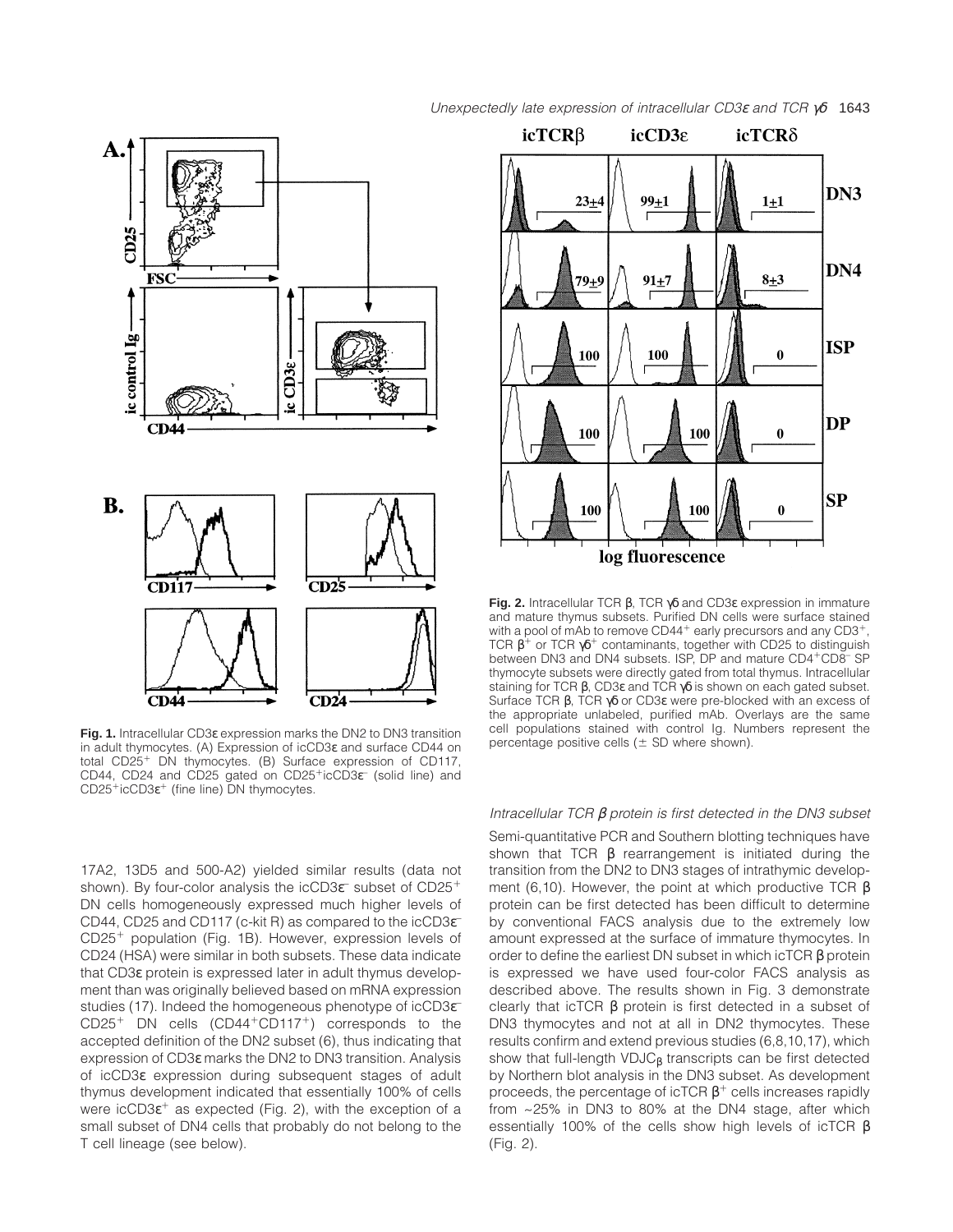

**Fig. 3.** Intracellular TCR β is first expressed in DN3 adult thymocytes. Expression of icTCR β or icTCR γδ and surface CD44 gated on total  $CD25<sup>+</sup>$  DN thymocytes.

# Immature DN thymocytes expressing intracellular TCR  $\beta$  are proliferating.

It is generally accepted that immature DN3 thymocytes which have undergone successful TCR β rearrangement express the pre-TCR (TCR  $β$ , pTα and the CD3 complex) and that subsequent signaling through this complex results in 'βselection' (reviewed in 2–4,14,25). A major consequence of β-selection is proliferation. In the absence of any one of the components of the pre-TCR, this proliferative effect is absent or severely reduced (reviewed in 14–16). To determine directly whether expression of icTCR β protein correlates with proliferation, icTCR  $\beta^+$  and icTCR  $\beta^-$  DN3 and DN4 thymocytes were purified by cell sorting and analyzed for DNA content by PI staining. As shown in Fig. 4 almost half (45%), of the icTCR  $\beta^+$  cells in DN3 have a DNA content that corresponds to the  $S + G<sub>2</sub>/M$  phases of the cell cycle compared with only 10% in the icTCR  $β$ <sup>-</sup> DN3 population and 16% in the unfractionated DN3 population. Similar results were obtained for the DN4 subset where 50% of the icTCR  $\beta^+$  cells are in cycle compared to only 12% in the icTCR  $β$ <sup>-</sup> subset and 38% in the unfractionated population (Fig. 4). Thus there is a strict correlation between icTCR β expression and proliferation in both the DN3 and DN4 subsets of adult thymocytes. A similar correlation was observed previously for thymocytes developing in fetal thymic organ culture (FTOC) (12,26).



**Fig. 4.** Correlation between icTCR β expression and proliferation in immature thymus subsets. Purified DN thymocytes were stained as for Figure 2. DN3 and DN4 cells were sorted into icTCR  $β<sup>+</sup>$  or icTCR  $β$ <sup>-</sup> subsets and the percentage of cells in S + G<sub>2</sub>/M phases of the cell cycle was determined by PI staining. Control populations are total sorted DN3 and DN4 cells.

Intracellular TCR γδ protein is only detected in the DN4 subset

Until now, γδ lineage precursor T cells have not been able to be distinguished from their  $\alpha\beta$  counterparts by surface phenotype due to the lack of a unique surface marker. To search for possible γδ cell precursors we analyzed DN thymus subsets for icTCR γδ expression in the same manner as for icTCR β. As shown in Figs 2 and 3, in contrast to icTCR β expression, icTCR γδ protein is detected in only a small percentage (~7–10%) of the DN4 subset and is undetectable in any subset either earlier or later in thymus development. Since the GL3 mAb used to detect icTCR γδ protein in this study apparently only binds the TCR δ chain when associated with a TCR  $\gamma$  chain (27), we also stained DN3 and DN4 cells intracellularly with the available mAb against TCR  $V_{\gamma}$  and TCR V<sub>δ</sub> chains (TCR V<sub>γ</sub>1.1, V<sub>γ</sub>2 and V<sub>δ</sub>4). As shown in Fig. 5, a significant percentage of the icTCR  $\gamma \delta^+$  cells in the DN4 subset can be stained with each of the anti-V region mAb tested. However, none of the mAb showed detectable staining of cells in the DN3 subset.

# TCR  $\gamma \delta^+$  thymocytes can be produced from DN4 icTCR  $\gamma \delta^+$ thymocytes in vitro

In order to determine whether icTCR  $\gamma \delta^+$  thymocytes are indeed precursors of TCR  $\gamma\delta^+$  cells, purified and FACS-sorted DN4 thymocytes were cultured at 37°C for 4 h. As it is not possible to culture cells after intracellular staining due to the fixation and permeabilization protocol, DN4 icTCR  $\gamma \delta^+$  cells could not be specifically isolated to do a direct precursor to product study. Therefore the cultured DN4 cells were monitored in parallel for the appearance of surface TCR  $γδ<sup>+</sup>$  cells and the disappearance of icTCR  $\gamma \delta^+$  cells. Cell loss after 4 h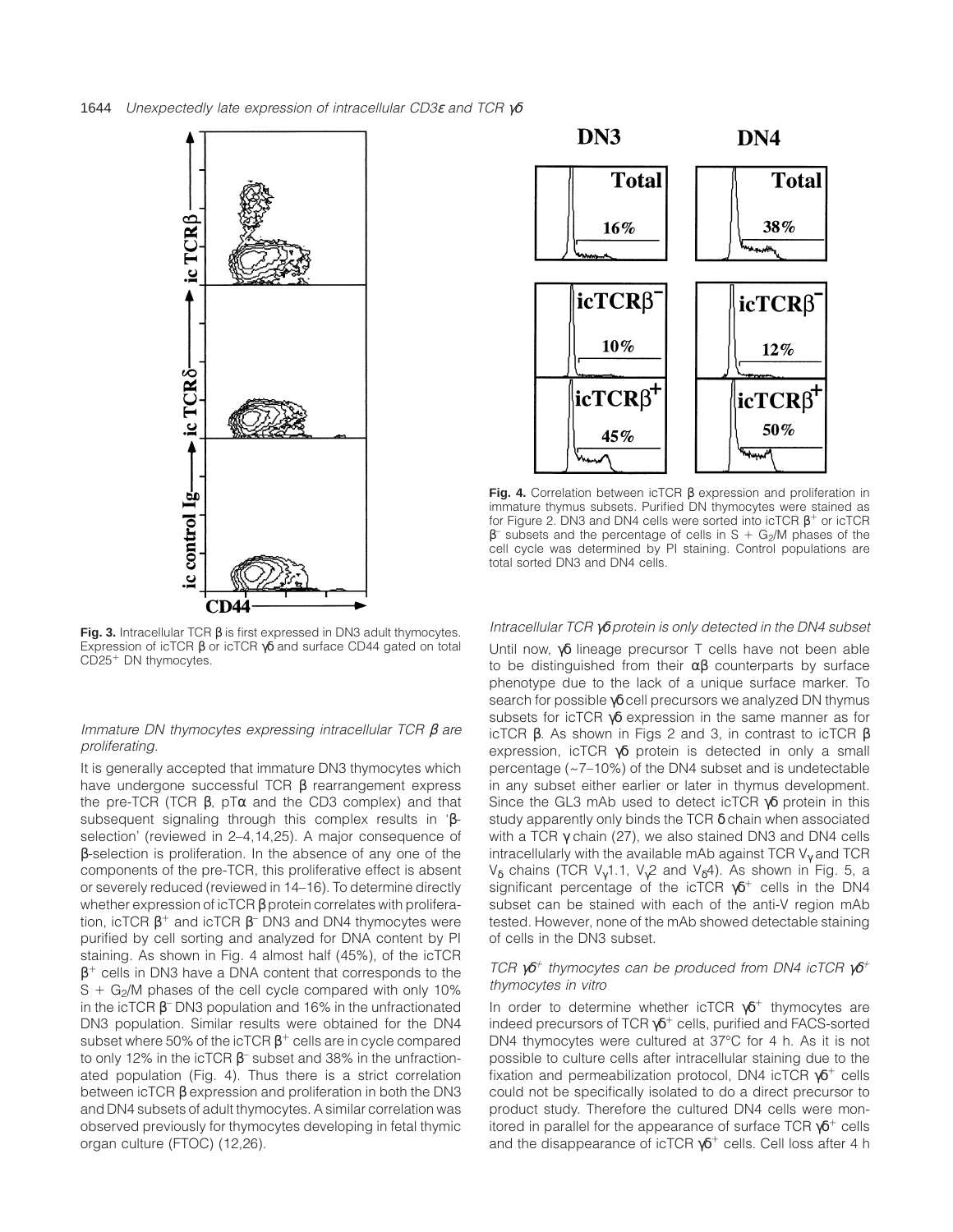

Fig. 5. Intracellular TCR V<sub>y</sub> and V<sub>δ</sub> expression is first detected in DN4 thymocytes. Purified DN thymocytes were stained as for Fig. 2. Intracellular staining for TCR γδ, TCR V<sub>8</sub>4, TCR V<sub>2</sub>2 and TCR Vγ1.1 is shown on gated DN3 and DN4 thymocytes. Overlays (thin lines) are isotype control stainings of the same gated subsets.



Fig. 6. Production of surface TCR  $\gamma\delta^+$  cells from DN4 thymocytes in vitro. (A) Appearance of surface TCR  $\gamma\delta^+$  cells from sorted DN4 thymocytes after 4 h in culture. Gated DN cells were stained for surface TCR β versus TCR γδ (or isotype controls). (B) Disappearance of icTCR γδ<sup>+</sup> cells from sorted DN4 thymocytes after 4 h in culture. Gated DN4 cells were stained for icTCR β versus icTCR γδ (or isotype controls). Untreated controls in both cases were FACS sorted DN4 cells incubated at 4°C.

in culture was minimal  $(-15%)$ . As shown in Fig. 6, a significant proportion of surface TCR  $\gamma \delta^+$  cells appeared after 4 h at 37°C and icTCR  $\gamma \delta^+$  cells virtually disappeared. Importantly the absolute number of surface TCR  $\gamma \delta^+$  cells produced in this time period corresponded to the number of icTCR  $\gamma\delta^+$ cells that were present prior to culture and which had disappeared after 4 h at 37°C (Table 1). These data provide compelling evidence that icTCR  $\gamma\delta^+$  DN4 cells are immediate precursors of thymic γδ T cells.

# Most icTCR  $\gamma \delta^+$  DN4 thymocytes are not ' $\beta$ -selected'

To determine if icTCR  $\gamma\delta^+$  cells within the DN4 subset also expressed icTCR β and could therefore be 'β-selected', we performed two-color intracellular staining for these two TCR proteins after gating out all non-DN4 and mature T cells with the third color. The contour plot shown in Fig. 7 demonstrates

**Table 1.** Quantitative conversion of icTCR  $\gamma\delta^+$  DN4 thymocytes to surface TCR  $γδ<sup>+</sup>$  cells in vitro

| Experiment | icTCR $\gamma\delta^+$ cells |                      | Surface TCR $\gamma\delta^+$ cells |                    |
|------------|------------------------------|----------------------|------------------------------------|--------------------|
|            | Pre                          | Post                 | Pre:                               | Post               |
| 2          | 120,000<br>151,000           | $<$ 10,000<br>15,000 |                                    | 126,000<br>152,000 |

DN4 thymocytes were purified by cell sorting and cultured for 4 h at 37°C in the absence of cytokines. The absolute number of ic TCR  $\gamma\delta^+$  and surface TCR  $\gamma\delta^+$  cells was calculated pre- and post-culture according to independent staining reactions (see Fig. 6). Data represent two independent experiments.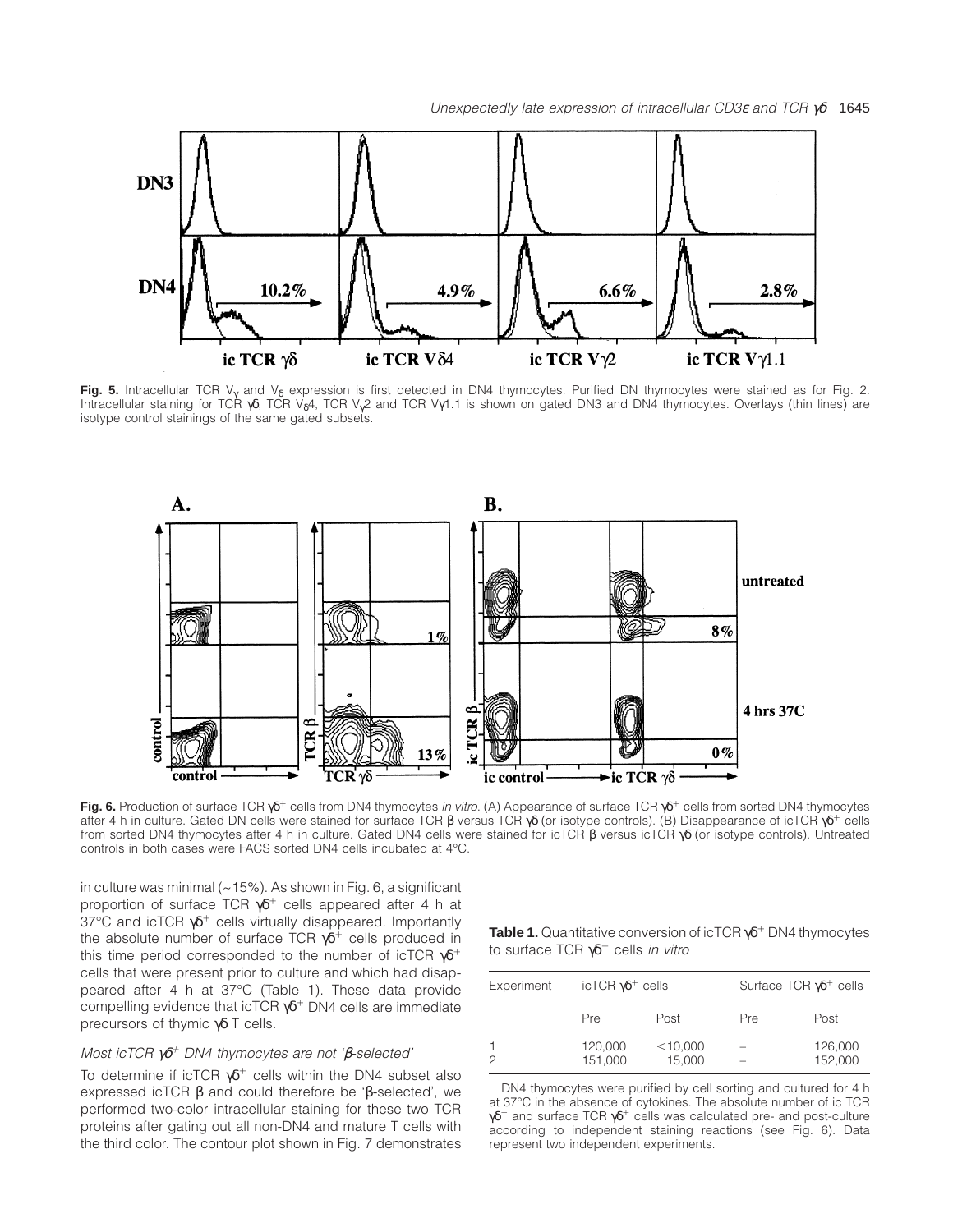

Fig. 7. Correlation of icTCR β and icTCR γδ staining of DN4 thymocytes with proliferation status. (A) Purified DN CD25<sup>-</sup> thymocytes were surface stained with a pool of mAb to CD44, CD3ε, TCR β and TCR γδ to remove contaminating early precursors and mature T cells. The DN4 subset so defined was further stained with icTCR γδ together with icTCR β. Numbers are the percentage cells in each quadrant. (B) Percentage of cells in  $S + G_2/M$  phases of the cell cycle in the four subsets defined in Fig. 5(A).

that the majority of icTCR  $\gamma\delta^+$  DN4 cells are icTCR  $\beta^-$ , although a small but reproducible fraction ( $\sim$ 15%) are icTCR  $\beta$ <sup>+</sup>. The four DN4 subsets defined by icTCR β and icTCR γδ staining were then sorted and analyzed for their cell cycle status by PI staining (Fig. 7). Interestingly, only 10% of icTCR  $\gamma \delta^+ \beta^$ cells were found to be in the S +  $G_2/M$  phases of the cell cycle, whereas 23% of icTCR  $\gamma \delta^+ \beta^+$  cells were in cycle. As expected from analyses of the total DN4 subset (Fig. 4), 46% of icTCR  $\gamma \delta^{-} \beta^{+}$  cells were in cycle as compared to 3% of icTCR  $\gamma\delta^{-\beta}$  cells. Taken together these data indicate that icTCR  $\gamma\delta^+$  DN4 cells are in general icTCR  $\beta^-$  and not cycling, so therefore not 'β-selected'.

# Increased frequency of icTCR  $\gamma \delta^+$  DN4 thymocytes in TCR β-deficient mice

Mice deficient for either the TCR  $\beta$  chain or pT $\alpha$  have essentially normal development of γδ cells despite a dramatic reduction (50- to 100-fold) in  $\alpha\beta$  T cell development (28,29). It was therefore of interest to investigate whether the percentage and absolute number of icTCR  $\gamma \delta^+$  DN4 cells present in TCR  $\beta^{-/-}$  mutant mice differs from wild-type animals. As shown in Fig. 8, the proportion of icTCR  $\gamma\delta^+$  cells in the DN4 subset of TCR β-deficient mice is greatly increased (~58%). However, the number of DN4 thymocytes is correspondingly decreased in the absence of TCR β, such that the absolute number of icTCR  $\gamma\delta^+$  DN4 cells is similar to that found in wild-type mice (data not shown).

#### **Discussion**

## Timing of CD3<sup>ε</sup> expression during normal adult T cell development

The data presented here demonstrate clearly that icCD3ε protein is not expressed at detectable levels until both CD44 and CD117 are down-regulated in  $CD25<sup>+</sup>$  DN adult thymocytes. Thus icCD3ε expression marks the transition between the DN2 and DN3 thymocyte subsets. Previous studies of



**Fig. 8.** Expression of icTCR β or icTCR γδ in DN4 thymocytes from normal or mutant mice. Purified DN CD25– thymocytes from C57BL/ 6 (wt), TCR  $\beta^{-/-}$  or TCR  $\delta^{-/-}$  mice were surface stained as in Fig. 7, followed by staining for icTCR β or icTCR γδ (filled histograms). Negative controls (overlays) are the equivalent cells purified from TCR  $\beta^{-1}$ - mice (icTCR  $\beta$ ) or TCR  $\delta^{-1}$ - mice (icTCR  $\gamma\delta$ ) and stained in the same manner.

icCD3ε expression in the fetal thymus have been controversial. Whereas essentially all  $CD25<sup>+</sup>$  fetal thymocytes were found to be icCD3 $\varepsilon^+$  in one report (18), ~40% of CD25<sup>+</sup>CD117<sup>+</sup> fetal thymocytes were shown to be  $icCD3\varepsilon^-$  in another study (20). The apparent discrepancy between these data and our own may be related to differences in the timing of CD3ε expression in the fetal and adult thymus. Alternatively, since CD25 expression was not directly correlated with both CD44 and CD117 in the earlier studies, it is possible that a discrete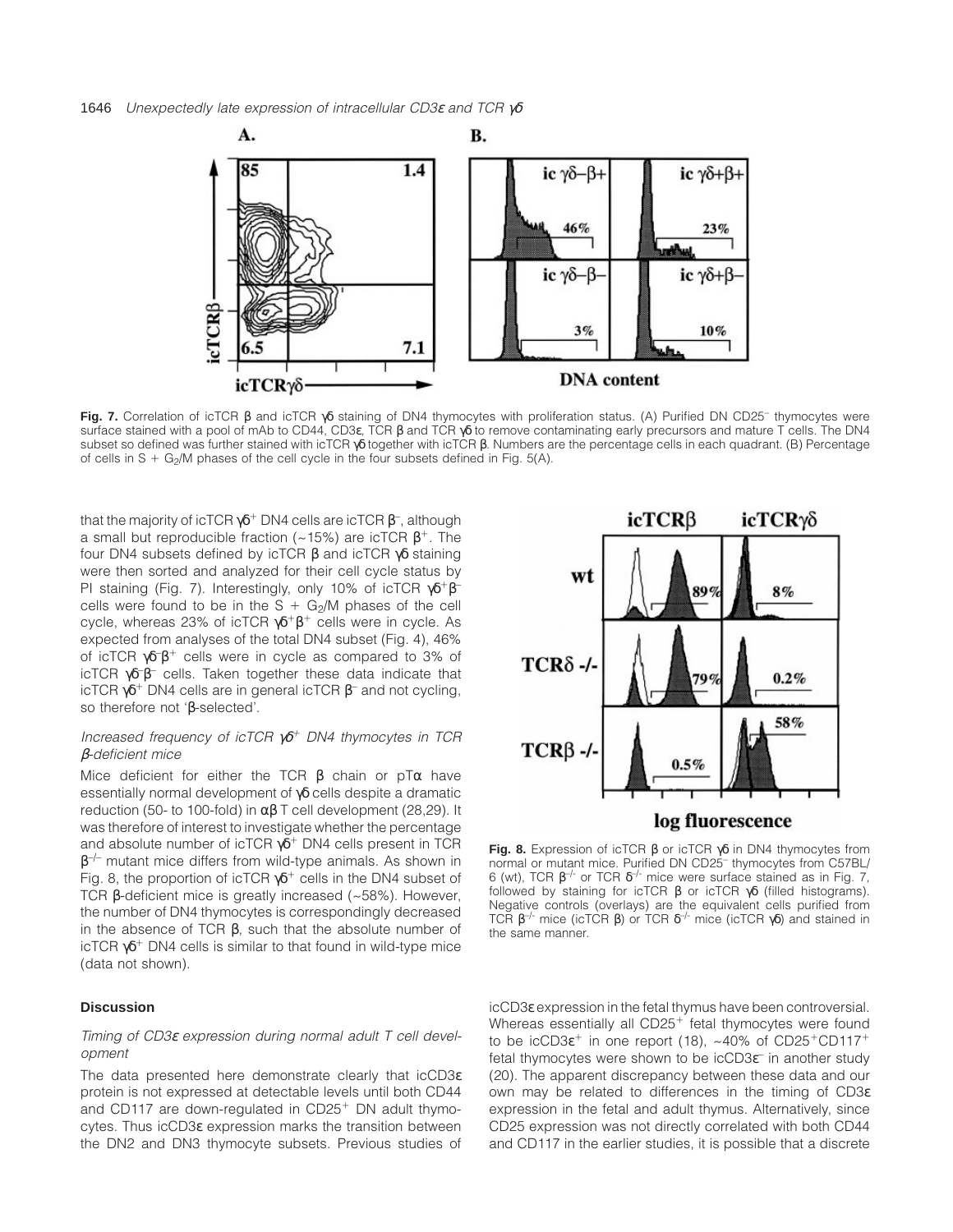(but homogeneous) subset of icCD3 $\varepsilon$ <sup>-</sup>CD25<sup>+</sup>CD44<sup>+</sup> CD117<sup>+</sup> fetal thymocytes was overlooked.

The relatively late expression of icCD3ε protein observed in this study is surprising in view of our previous analysis of CD3ε mRNA expression in adult thymus subsets (17). Whereas CD3ε mRNA could be detected in a large fraction of DN1 and DN2 thymocytes by single-cell in situ hybridization, no detectable icCD3ε protein can be observed prior to the DN3 stage. This discrepancy could reflect an intrinsic instability of the CD3ε protein in more immature thymocytes. Alternatively it is formally possible that icCD3ε protein can only be detected by the mAb used here (17A2 and 145- 2C11) when complexed to other proteins first expressed at the DN3 stage such as TCR  $β$  and/or  $pTα$ . However, the latter explanation seems unlikely in view of the fact that icCD3ε can be readily detected in immature thymocytes of TCR  $\beta^{-/-}$  and  $pT\alpha^{-1}$  mice (data not shown).

Although icCD3ε protein expression strictly correlates with the DN2 to DN3 transition in the adult thymus it does not represent a critical check-point for further T cell development. Indeed in CD3ε-deficient mice development does not arrest until the DN3 stage, and TCR  $\beta$ ,  $\gamma$  and  $\delta$  genes undergo apparently normal rearrangement (30). Nevertheless it is possible that signaling via CD3ε may influence the level of expression of rearranged TCR  $β$  genes, as suggested by a recent report (31).

# Timing of icTCR  $\beta$  expression during normal adult T cell development

Although it has been known for some time that icTCR  $\beta$ protein is expressed early during fetal thymus development (18,19,26), the data presented here provide the first quantitative analysis of icTCR β protein expression at defined stages of normal adult thymus development. Previous mRNA studies at the population level have shown that 1.3 kb TCR  $β$ transcripts (corresponding to  $VDJ<sub>β</sub>$  rearrangements) are first detected at the DN3 stage (5,6,8,17), although shorter  $(DJ_B)$ and longer (presumably germline) transcripts can already be observed in DN2 cells (6,17). Intracellular staining directly confirms and extends these earlier studies to the single-cell level by demonstrating that TCR β protein is undetectable in DN2 cells but present in a fraction (~25%) of DN3 cells. Moreover, icTCR  $\beta^+$  cells increase in frequency during subsequent thymus development, reaching levels of ~80% in DN4 cells, and 100% in the subsequent ISP and DP stages.

The heterogeneous expression of icTCR β protein observed in the DN4 subset reflects the presence of several distinct cell populations. In particular, the 20% icTCR  $β$ <sup>-</sup> DN4 cells are composed of ~10% icCD3ε– cells (presumably non-T cell contaminants resulting from the negative gating criteria used to define this subset) and ~10% icTCR  $\gamma\delta^+$  cells, presumably γδ lineage precursors (see below). Thus it appears that essentially all  $\alpha\beta$  lineage-committed cells in the DN4 subset express icTCR β.

In contrast to DN4, the DN3 subset contains 75% icTCR  $β$ <sup>-</sup> cells that are homogeneously icCD3ε<sup>+</sup> and icTCR  $γδ$ <sup>-</sup>. Many of these icTCR  $β$ <sup>-</sup> DN3 cells most likely represent αβ lineage-committed thymocytes that have either not yet attempted VDJ<sub>B</sub> rearrangement or undergone non-productive rearrangement on one or both alleles. Since under normal circumstances 44% (four of nine) of precursor cells that attempt VDJ $_\beta$  rearrangement on both alleles are unsuccessful, the simplest interpretation of our data is that ~45% of DN3 cells have already undergone VDJ<sub>β</sub> rearrangement (25% productively and 20% non-productively) while the remaining 55% have not. Obviously this estimate does not take into account the dynamics of cell death and proliferation within the DN3 subset (9,32–34). In this context DN3 cells with non-productive VDJ<sub>β</sub> rearrangements might be preferentially eliminated via programmed cell death, whereas selective proliferation of productively rearranged DN3 cells (see below) might lead to an overestimate of their frequency. Irrespective of these caveats it appears clear that VDJ<sub>B</sub> rearrangement in immature thymocytes does not initiate synchronously during the DN2 to DN3 transition, but rather occurs progressively throughout the DN3 stage. Progression in  $VDJ<sub>β</sub>$  rearrangement during thymus development has also been shown by quantitative Southern blot analysis using a  $V_\beta$  probe (10); however, the estimated frequency of  $VDJ<sub>\beta</sub>$  rearrangements in DN3 cells in that study was too low to account for our observed frequency of icTCR  $β$ <sup>+</sup> cells.

## Intracellular TCR β expression and 'β-selection'

The concept that productive TCR β rearrangement and the ensuing expression of a pre-TCR (composed of TCR  $β$ , pTα and CD3) allows progression of DN3 thymocytes to the DN4 stage as well as their subsequent expansion is based on two independent lines of evidence. First analysis of mutant mice lacking the ability to form a pre-TCR (TCR  $\beta^{-/-}$ , RAG<sup>-/-</sup>, pT $\alpha^{-/-}$ and  $CD3\varepsilon^{-1}$ ) has revealed that development is largely (or completely) blocked at the DN3 stage (28–30,35,36). Moreover re-introduction of a TCR  $β$  transgene in mice deficient for TCR  $\beta$  (TCR  $\beta^{-/-}$  or RAG<sup>-/-</sup>) releases this block and allows development to proceed (reviewed in 3,15). In a second approach PCR-restriction length fragment polymorphism analysis of the frequency of productive (in-frame)  $VDJ<sub>B</sub>$  rearrangements in DN3 and DN4 cells has revealed a clear progression from essentially random to preferentially productive rearrangements (9,10,37). Moreover separation of DN3 thymocytes on the basis of forward scatter has revealed that large (cycling) DN3 cells exhibit preferentially in-frame VDJ<sub>B</sub> rearrangements, whereas small (non-cycling) DN3 cells exhibit random VDJ<sub>β</sub> joints (38). Taken together these results have led to the conclusion that DN3 thymocytes expressing productive TCR β rearrangements (and hence a pre-TCR) are selected to proliferate and proceed to the DN4 stage, a process which has been termed 'β-selection' (2).

The data presented here on the relationship between proliferation and icTCR β protein expression in adult thymocyte subsets together with related studies carried out in FTOC (12,19,26) provide unequivocal evidence that 'β-selection' plays a critical role in thymus development. In particular icTCR  $\beta^+$  cells in both DN3 and DN4 subsets were enriched by 4- to 5-fold in cycling cells as compared to their icTCR  $β$ <sup>-</sup> counterparts. Interestingly, the icTCR  $\beta^+$  DN3 subset had a similar proportion of cells in cycle as the icTCR  $\beta^+$  DN4 subset despite the fact that only a minority of DN3 cells express icTCR  $β$ . This result demonstrates that the consequences of 'β-selection' (at least insofar as cell cycle progression is concerned) are manifested rapidly as soon as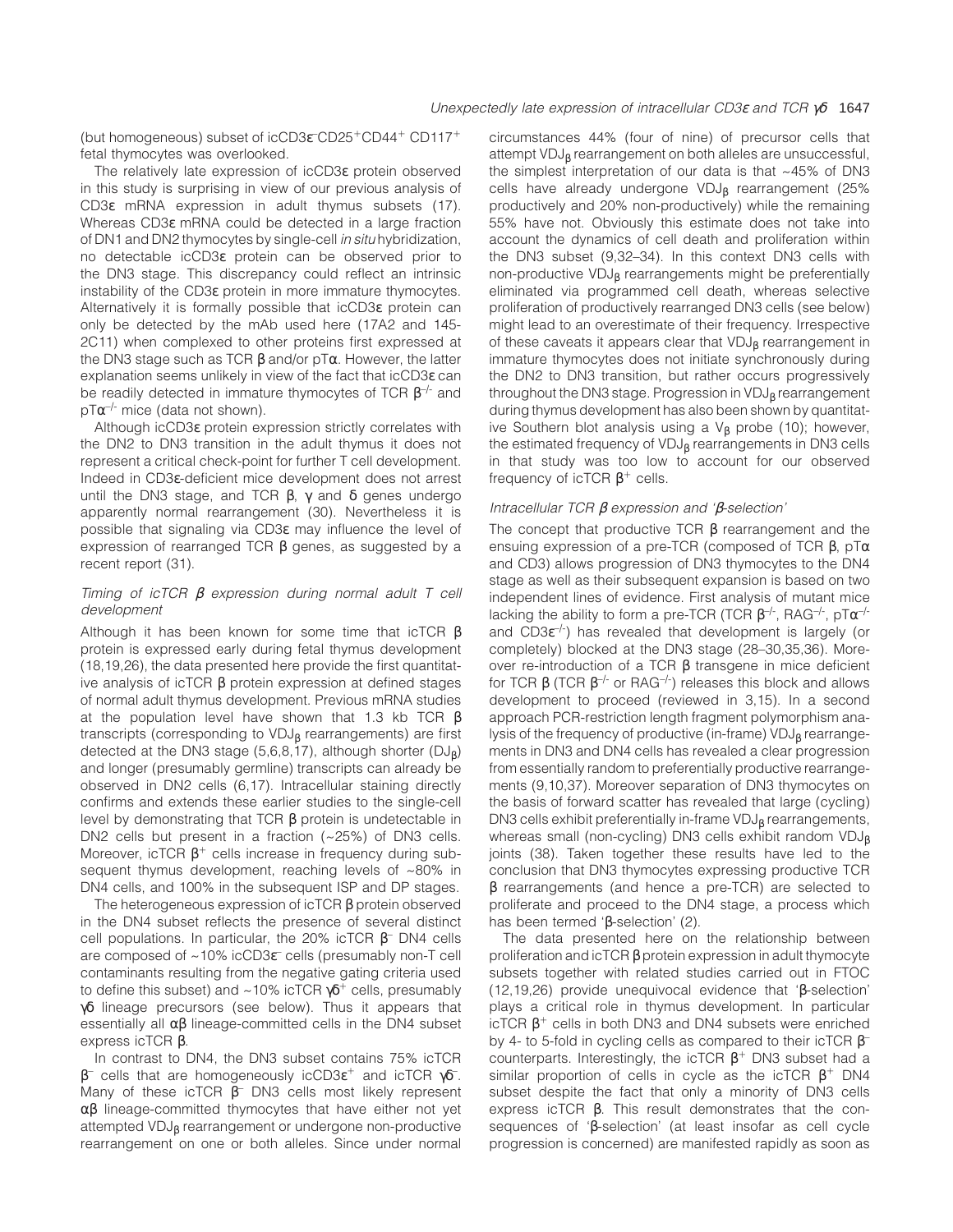icTCR β is expressed. This in turn implies that icTCR β expression in DN3 cells is most likely the limiting component in the assembly of a pre-TCR complex and consequently that  $pT\alpha$  must already be present. In this regard we have previously observed that  $pT\alpha$  mRNA (assessed by Northern blot) is first detectable at the DN3 stage (17).

In contrast to  $αβ T$  cell development the potential significance of β-selection in γδ lineage cells remains controversial (reviewed in 4,39). In this context it is interesting to note that a small but distinct subset of icTCR  $\gamma\delta^+$  DN4 thymocytes expresses TCR β. Moreover, the frequency of cycling cells in this icTCR  $\beta^+\gamma\delta^+$  subset was 2-fold higher than in the corresponding icTCR  $β<sup>-</sup>γδ<sup>+</sup>$  DN4 population. Assuming that icTCR  $\gamma\delta^+$  DN4 thymocytes belong to the  $\gamma\delta$  lineage (see below), these data imply that expression of icTCR  $β$  protein confers a proliferative advantage on immature γδ cells. Interestingly a similar correlation between icTCR β expression and cell cycle has been observed for mature thymic γδ cells (22,40). Whether the increased cycling of icTCR  $\beta^+$  γδ lineage cells reflects pre-TCR signaling or some other unknown function of the TCR β chain remains to be established. Clearly analysis of  $pT\alpha$  expression in these cells will be required to resolve this issue.

## αβ/γδ lineage divergence

An important new finding in this study is the identification of a distinct subset of thymocytes that express γδ protein intracellularly but not on the cell surface. Interestingly icTCR  $\gamma\delta^+$  thymocytes are found exclusively in the DN4 subset. Although it is formally possible that icTCR  $\gamma\delta^+$  DN4 thymocytes represent mature γδ T cells which have internalized the γδ TCR or 'δ-selected' αβ lineage-committed cells (41,42), that do not express a pre-TCR but have been rescued by expression of in-frame TCR δ and TCR γ rearrangements, we consider it much more likely that they are the immediate precursors of mature thymic γδ T cells for the following reasons. (i) Mature thymic γδ cells and icTCR  $\gamma\delta^+$  DN4 cells are indistinguishable in surface phenotype (except for γδ TCR expression) (43). (ii) Although present in the DN4 subset, icTCR  $\gamma \delta^+$  cells are completely absent in the subsequent ISP and DP subsets that are universally accepted to be  $\alpha\beta$  lineage committed. (iii) In contrast to what would be expected for 'δ-selected'  $\alpha\beta$ cells, icTCR  $\gamma \delta^+$  DN4 cells contain a significant fraction of cells that actually co-express icTCR β. Importantly a similar proportion of icTCR  $\beta^+$  cells (~10–15%) is found among mature γδ cells in both mice (22,40) and rats (44). (iv) Short-term culture of purified DN4 thymocytes results in the appearance of surface TCR  $γδ<sup>+</sup>$  cells and a concomitant reduction in the number of icTCR  $\gamma\delta^+$  cells. The latter argument in particular provides compelling support for the hypothesis that a precursor–product relationship exists between icTCR  $\gamma\delta^+$  DN4 cells and mature thymic  $\gamma\delta$  cells. If icTCR  $\gamma\delta^+$ thymocytes are indeed the immediate precursors of γδ cells, it is of considerable interest that they are apparently restricted to the DN4 subset. In this regard, although the precise timing of TCR  $\beta$ ,  $\gamma$  and  $\delta$  rearrangements during adult thymus development remains controversial (reviewed in 1,4,10, 15,37,45), it is generally accepted that all three TCR loci are extensively rearranged in DN3 cells. Nevertheless no icTCR γδ protein was observed in the DN3 subset.

At least three hypotheses could explain our failure to detect icTCR  $\gamma\delta^+$  DN3 cells. First, it is possible that the vast majority of DN3 cells represent  $\alpha\beta$  lineage-committed precursors that do not express TCR  $γ$  protein due to the activation of a lineage-specific transcriptional silencer (46–50). The few remaining bona fide γδ lineage-committed DN3 cells that productively rearrange and transcribe both TCR γ and TCR δ genes may be too infrequent to be detected by icTCR  $\gamma$ δ staining. Alternatively the formation of a γδ TCR in γδ lineagecommitted DN3 cells may signal a rapid down-regulation of CD25, thus resulting in the observed DN4 phenotype of icTCR  $\gamma\delta^+$  thymocytes. This latter scenario would be consistent with the reported under-representation of productive TCR δ rearrangements in DN3 cells (51). A third formal possibility would be that γδ cells may not follow the same DN1 to DN4 developmental sequence as  $\alpha\beta$  cells. For example, immature γδ precursor cells could branch off from this pathway at the DN1 and/or DN2 stages. Following productive TCR γδ rearrangement and down-regulation of CD44 and/or CD25 these precursor cells would subsequently give rise to an icTCR  $\gamma\delta^+$  DN4 developmental intermediate and ultimately to mature γδ cells.

Finally it should be noted that the unexpectedly late expression of icCD3ε protein during adult thymus development places certain constraints upon models of  $αβ/γδ$  lineage divergence that depend upon TCR signaling events. In this regard recent data indicate that TCR  $γ$  and TCR  $δ$  rearrangements initiate at the DN2 stage of adult thymus development (10,52,53). However, the absence of icCD3ε in the DN2 subset implies that such TCR rearrangements presumably cannot impinge upon the lineage commitment process until a later developmental stage.

#### **Acknowledgements**

The authors wish to thank Pablo Pereira for providing the anti- $V_{\gamma}1.1$ mAb, Isabel Ferrero for helpful discussions, Pierre Zaech for FACS sorting and Céline Maréchal for excellent technical assistance. This work was in part supported by a HFSP grant (A. W.).

#### **Abbreviations**

| intracellular              |  |  |
|----------------------------|--|--|
| double negative            |  |  |
| double positive            |  |  |
| fetal thymic organ culture |  |  |
| immature single positive   |  |  |
| phycoerythrin              |  |  |
| propidium iodide           |  |  |
| single positive            |  |  |
|                            |  |  |

#### **References**

- 1 Shortman, K. and Wu, L. 1996. Early T lymphocyte progenitors. Annu. Rev. Immunol. 14:29.
- 2 Godfrey, D. I. and Zlotnik, A. 1993. Control points in early T cell development. Immunol. Today 14:547.
- 3 Fehling, H. J. and von Boehmer, H. 1997. Early αβ T cell development in the thymus of normal and genetically altered mice. Curr. Biol. 9:263.
- 4 Kang, J. and Raulet, D. H. 1997. Events that regulate the differentiation of  $\alpha\beta$  TCR<sup>+</sup> and γδ TCR<sup>+</sup> T cells from a common precursor. Semin. Immunol. 9:171.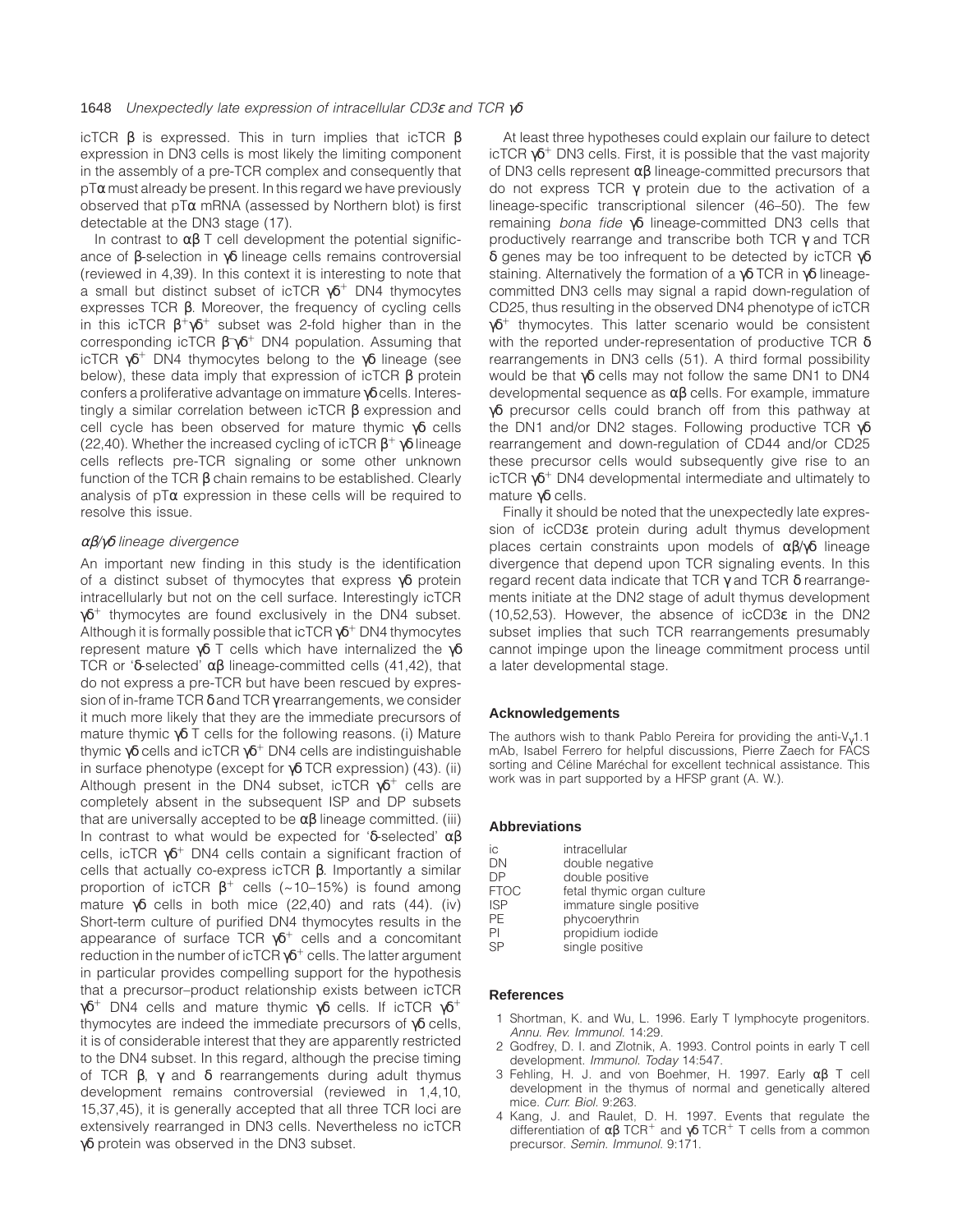### Unexpectedly late expression of intracellular CD3 $\varepsilon$  and TCR  $\gamma\delta$  1649

- 5 Pearse, M., Wu, L., Egerton, M., Wilson, A., Shortman, K. and Scollay, R. 1988. A murine early thymocyte developmental sequence is marked by transient expression of the interleukin 2 receptor. Proc. Natl Acad. Sci. USA 1989:1614.
- 6 Godfrey, D. I., Kennedy, J., Mombaerts, P., Tonegawa, S. and Zlotnik, A. 1994. Onset of TCR-β rearrangement and selection during thymocyte development in adult mice. J. Immunol. 152:4783.
- 7 Wilson, A., Held, W. and MacDonald, H. R. 1994. Two waves of recombinase gene expression in developing thymocytes. J. Exp. Med. 179:1355.
- 8 Wilson, A., de Villartay, J.-P. and MacDonald, H. R. 1996. T cell receptor  $δ$  gene rearrangement and T Early  $α$  (TEA) expression in immature  $\alpha\beta$  lineage thymocytes: implications for  $\alpha\beta/\gamma\delta$  lineage commitment. Immunity 4:37.
- 9 Petrie, H. T., Livak, F., Burtrum, D. and Mazel, S. 1995. T cell receptor gene recombination patterns and mechanisms: cell death, rescue, and T cell production. J. Exp. Med. 182:121.
- 10 Tourigny, M., Mazel, S., Burtrum, D. B. and Petrie, H. T. 1997. T cell receptor (TCR)-β gene recombination: dissociation from cell cycle regulation and developmental progression during T cell ontogeny. J. Exp. Med. 185:1549.
- 11 Petrie, H. T., Scollay, R. and Shortman, K. 1992. Commitment to the T cell receptor-αβ or -γδ lineages can occur just prior to the onset of CD4 and CD8 expression among immature thymocytes. Eur. J. Immunol. 22:2185.
- 12 Falk, I., Levelt, C. N. and Eichmann, K. 1993. Lineage relationships of the fetal thymocyte subset that expresses the  $β$  chain of the interleukin-2 receptor. Eur. J. Immunol. 23:3373.
- 13 Godfrey, D. I., Kennedy, J., Suda, T. and Zlotnik, A. 1993. A developmental pathway involving four phenotypically and functionally distinct subsets of CD3–CD4–CD8– triple-negative adult mouse thymocytes defined by CD44 and CD25 expression. J. Immunol. 150:4244.
- 14 von Boehmer, H. and Fehling, H. J. 1997. Structure and function of the pre-T cell receptor. Annu. Rev. Immunol. 15:433.
- 15 Fehling, H. J., Gilfillan, S. and Ceredig, R. 1999. αβ/γδ lineage commitment in the thymus of normal and genetically manipulated mice. Adv. Immunol. 71:1.
- 16 Rodewald, H.-R. and Fehling, H. J. 1998. Molecular and cellular events in early thymocyte development. Adv. Immunol. 69:1.
- 17 Wilson, A. and MacDonald, H. R. 1995. Expression of genes encoding the pre-TCR and CD3 complex during thymus development. Int. Immunol. 7:1659.
- 18 Levelt, C. N., Carsetti, R. and Eichmann, K. 1993. Regulation of thymocyte development through CD3. II. Expression of T cell receptor  $β$  CD3ε and maturation to the CD4<sup>+</sup>8<sup>+</sup> stage are highly correlated in individual thymocytes. J. Exp. Med. 178:1867.
- 19 Falk, I., Biro, J. Kohler, H. and Eichmann, K. 1996. Proliferation kinetics associated with T cell receptor-β chain selection of fetal murine thymocytes. J. Exp. Med. 184:2327.
- 20 Hozumi, K., Kobori, A., Sato, T., Nishimura, T. and Habu, S. 1996 Transcription and demethylation of TCR β gene initiate prior to the gene rearrangement in c-kit<sup>+</sup> thymocytes with CD3 expression: evidence of T cell commitment in the thymus. Int. Immunol. 8:1473.
- 21 Wilson, A., Petrie, H. T., Scollay, R. and Shortman, K. 1989. The acquisition of CD4 and CD8 during the differentiation of early thymocytes in short-term culture. Dev. Immunol. 2:85.
- 22 Wilson, A. and MacDonald, H. R. 1998. A limited role for 'β-selection' during γδ T cell development. J. Immunol. 161:5851.
- 23 Pereira, P., Gerber, D., Huang, S. Y. and Tonegawa, S. 1995. Ontogenic development and tissue distribution of  $V_v$ 1-expressing γδ T lymphocytes in normal mice. J. Exp. Med. 182:1921.
- 24 Renno, T., Hahne, M. and MacDonald, H. R. 1995. Proliferation is a pre-requisite for bacterial superantigen-induced T cell apoptosis in vivo. J. Exp. Med. 181:2283.
- 25 Malissen, B. and Malissen, M. 1996. Functions of TCR and pre-TCR subunits: lessons from gene ablation. Curr. Biol. 8:383.
- 26 Parkin, I. G., Owen, J. J. T. and Jenkinson, E. J. 1988. Proliferation of thymocytes in relation to T-cell receptor β chain expression. Immunology. 64:97.
- 27 Goodman, T. and LeFrancois, L. 1989. Intraepithelial lymphocytes: anatomical site, not T cell receptor form, dictates phenotype and function. J. Exp. Med. 170:1569.
- 28 Mombaerts, P., Clarke, A. R., Rudnicki, M. A., Iacomini, J., Itohara, S., Lafaille, J. J., Wang, L., Ichikawa, Y., Jaenisch, R., Hooper, M. L. and Tonegawa, S. 1992. Mutations in T-cell antigen receptor genes α and β block thymocyte development at different stages. Nature 360:225.
- 29 Fehling, H. J., Krotova, A., Saint-Ruf, C. and von Boehmer, H. 1995. Crucial role of the pre-T cell receptor  $\alpha$  gene in the development of αβ but not γδ T cells. Nature 375:795.
- 30 Malissen, M., Gillet, M., Ardouin, L., Bouvier, G., Trucy, J., Ferrier, P., Vivier, E. and Malissen, B. 1995. Altered T cell development in mice with a targeted mutation of the CD3-ε gene. EMBO J. 14:4641.
- 31 Wurch, A., Biro, J., Potocnik, A. J., Falk, I., Mossmann, H. and Eichmann, K. 1998. Requirement of CD3 complex-associated signaling functions for expression of rearranged T cell receptor β VDJ genes in early thymic development. J. Exp. Med. 188:1669.
- 32 Egerton, M., Shortman, K. and Scollay, R. 1990. The kinetics of immature thymocyte development in vivo. Int. Immunol. 2:501.
- 33 Shortman, K., Egerton, M. and Scollay, R. 1990. The generation and fate of thymocytes. Semin. Immunol. 2:3.
- 34 Penit, C., Lucas, B. and Vasseur, F. 1995. Cell expansion and growth arrest phases during the transition from precursor (CD4–  $8^-$ ) to immature (CD4<sup>+</sup>8<sup>+</sup>) thymocytes in normal and genetically modified mice. J. Immunol. 154:5103.
- 35 Mombaerts, P., Iacomini, J., Johnson, R. S., Herrup, K., Tonegawa, S. and Papaioannou, V. E. 1992. Rag-1 deficient mice have no mature B and T lymphocytes. Cell 68:869.
- 36 Shinkai, Y., Rathburn, G., Lam, K.-P., Stewart, V., Mendelsohn, M., Charron, J., Datta, M., Young, F., Stall, A. M. and Alt, F. W. 1992. Rag-2 deficient mice lack mature lymphocytes owing to their inability to initiate V(D)J rearrangemant. Cell 68:855.
- 37 Dudley, E. C., Petrie, H. T., Shah, L. M., Owen, M. J. and Hayday, A. C. 1994. T cell receptor β chain gene rearrangement and selection during thymocyte development in adult mice. Immunity 1:83.
- 38 Hoffman, E. S., Passoni, L., Crompton, T., Leu, T. M. J., Schatz, D. G., Koff, A., Owen, M. J. and Hayday, A. C. 1996. Productive T-cell receptor β-chain gene rearrangement: coincident regulation of cell cycle and clonality during development in vivo. Genes Dev. 10:948.
- 39 MacDonald, H. R. and Wilson, A. 1998. The role of the Tcell receptor (TCR) in αβ/γδ lineage commitment: clues from intracellular staining. Immunol. Rev. 165:87.
- 40 Aifantis, I., Azogui, O., Feinberg, J., Saint-Ruf, C., Buer, J. and von Boehmer, H. 1998. On the role of the pre-T cell receptor in αβ versus γδ T lineage commitment. Immunity 9:649.
- 41 Livak, F., Wilson, A., MacDonald, H. R. and Schatz, D. G. 1997. αβ lineage-committed thymocytes can be rescued by the γδ T cell receptor (TCR) in the absence of TCR  $β$  chain. Eur. J. Immunol. 27:2948.
- 42 Passoni, L., Hoffman, E. S., Kim, S., Crompton, T., Pao, W., Dong, M.-Q., Owen, M. J. and Hayday, A. C. 1997. Intrathymic δ selection events in γδ cell development. Immunity 7:83.
- 43 Zorbas, M. I. and Scollay, R. 1995. The γδ T lymphocytes of the perinatal murine thymus. Dev. Immunol. 4:93.
- 44 Bischof, A., Park, J.-H. and Hünig, T. 1999. Expression of T-cell receptor β chain mRNA and protein in γ/δ T cells from euthymic and athymic rats: implications for T cell lineage divergence. Dev. Immunol., in press.
- 45 Zuniga-Pflücker, J. C. and Lenardo, M. J. 1996. Regulation of thymocyte development from immature progenitors. Curr. Opin. Immunol. 8:215.
- 46 Bonneville, M., Ishida, I., Mombaerts, P., Katsuki, M., Verbeek, S., Berns, A. and Tonegawa, S. 1989. Blockage of αβ T-cell development by TCR γδ transgenes. Nature 342:931.
- 47 Ishida, I., Verbeek, S., Bonneville, M., Itaharo, S., Berns, A. and Tonegawa, S. 1990. T cell receptor γδ and γ transgenic mice suggest a role of a  $\gamma$  gene silencer in the generation of  $\alpha\beta$  T cells and programmed rearrangements of γδ TCR genes. Cell 72:337.